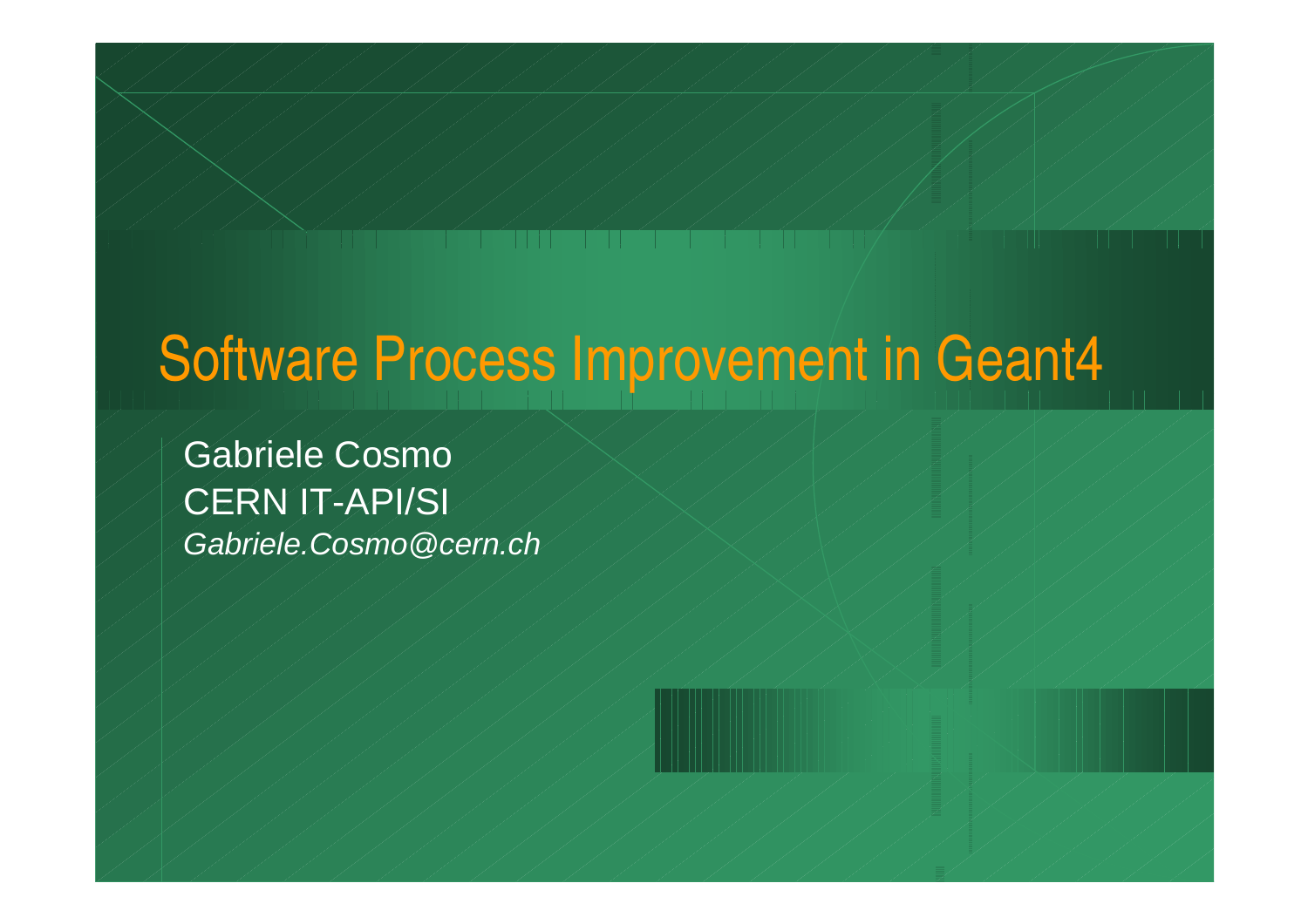G.Cosmo - Software Process Improvement in Geant4

## **Outline**

- The Geant4 Project
- ◆ Software Processes
- Improvement Strategy
- The SPICE ISO/IEC-15504-5 model
- $\leftrightarrow$  Applicability to Geant4
- The Geant4 approach
- ◆ Conclusions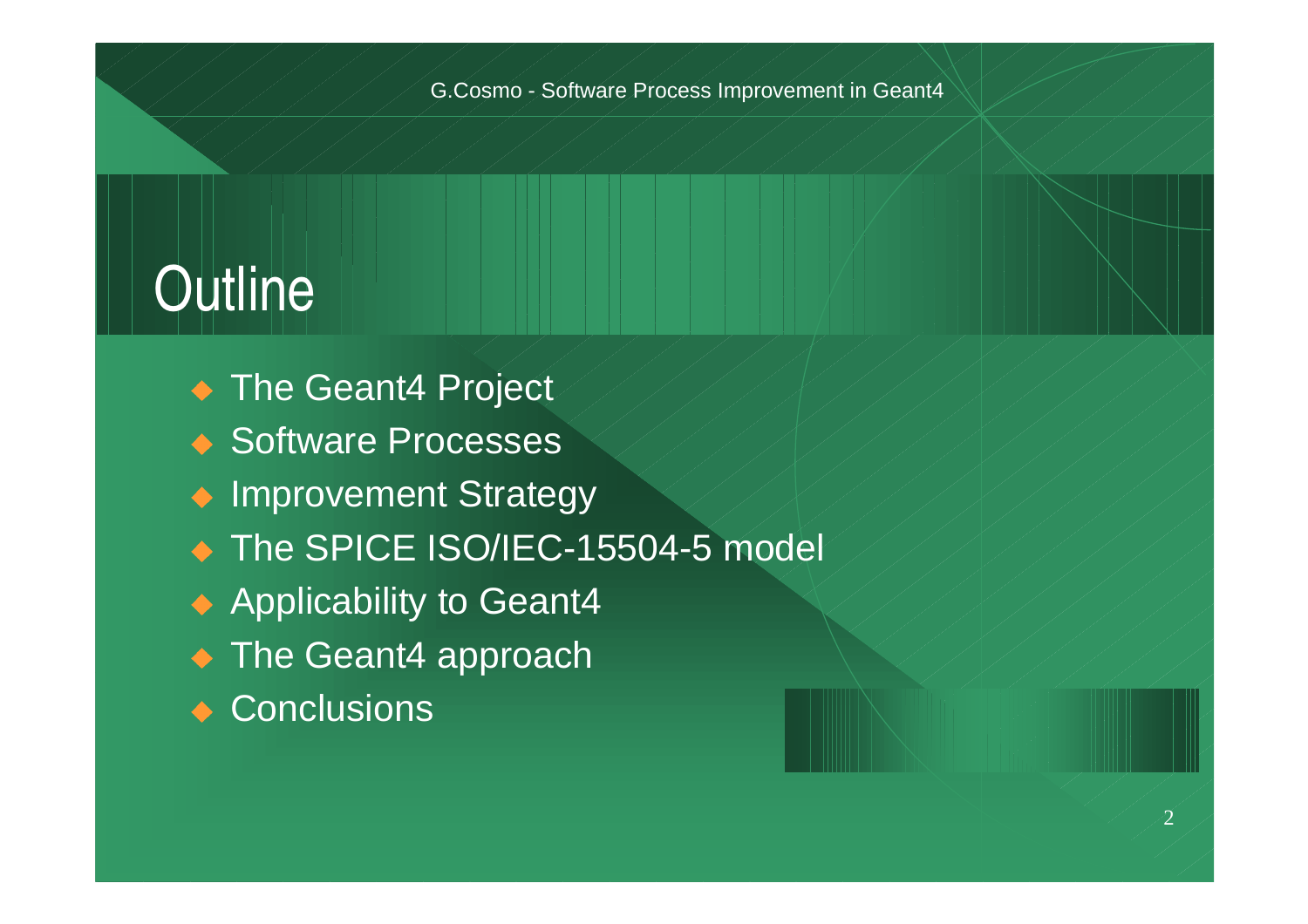## The Geant4 Project

◆ Started as CERN R&D project in December 1994

◆ **Aim**: realize a software toolkit for Simulation in HEP based on modern Object-Oriented SoftwareEngineering techniques and methodologies,Programming Languages and InternationalStandards.

 $\blacklozenge$  Evolution:

- $\bullet$  April 1997: first *alpha* release  $\qquad \qquad \mathsf{(R\&D)}$
- ◆ July 1998: first *beta* release (R&D)

◆ December 1998: first public *Production* release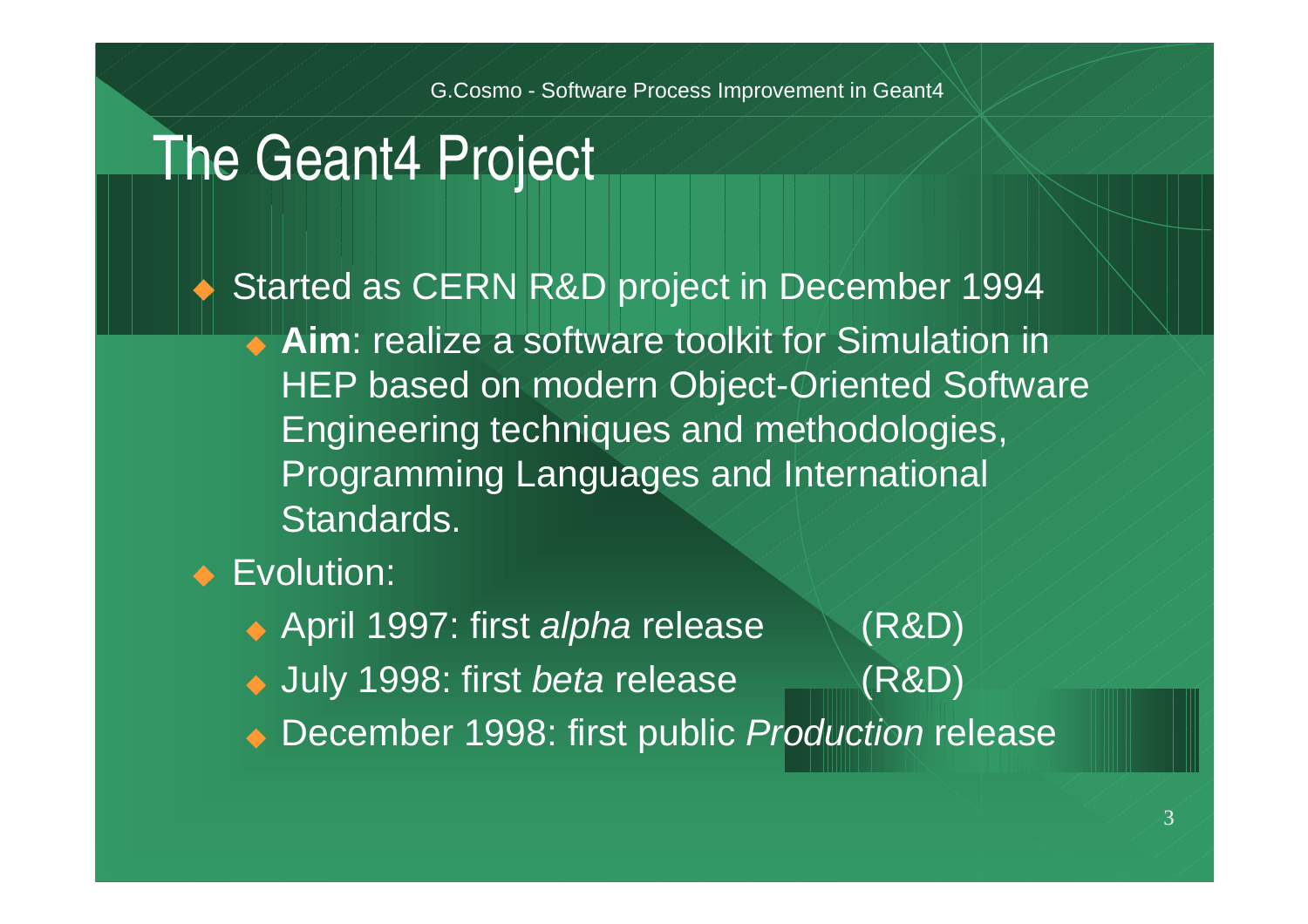## The Geant4 Project - organization

- ◆ A world-wide Collaboration
	- ◆ Collaboration of more than 100 scientists from over 40 Institutions and Laboratories, participating inmore than 10 experiments world-wide
	- ◆ Applications ranges from HEP to low-energy and nuclear Physics, Astrophysics, Medical application.
	- ◆ A MoU (Memorandum of Understanding) defines all terms of the Collaboration.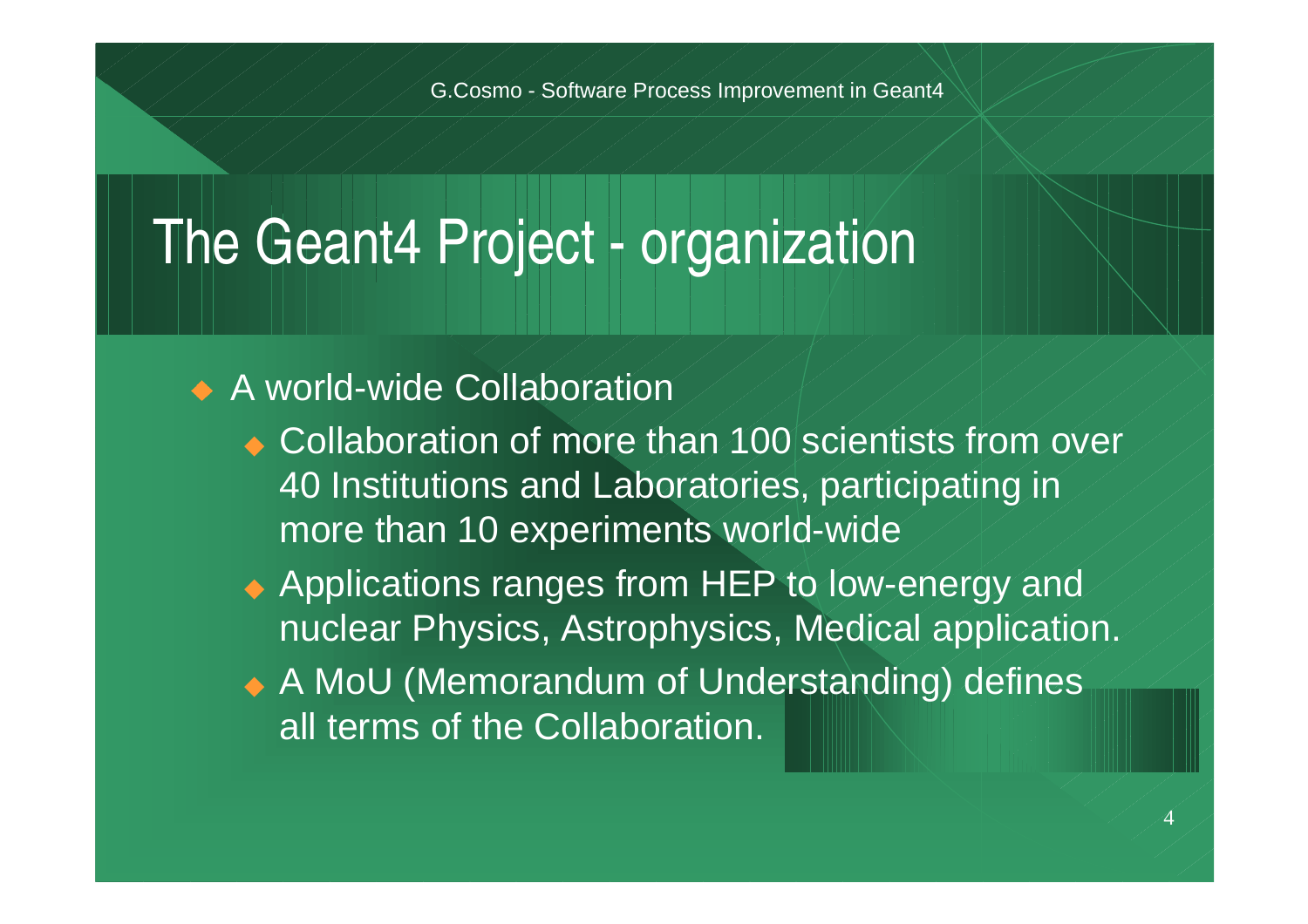## The Geant4 Project - distributed development

- ◆ More than 1200 classes distributed in 17 Categories (Software components in the Booch terminology)
- **Hierarchical structure of complex Categories**
- Development teams organized according to domain Category definition, from the design Category diagram
- ◆ Centralized coordination of domain Categories
	- ◆ domain decomposition <> geographical location
	- ◆ assignment of responsibilities and Support
- $\bullet$  Distributed resources and funds
- Need for: homogeneous computing environment, methods and tools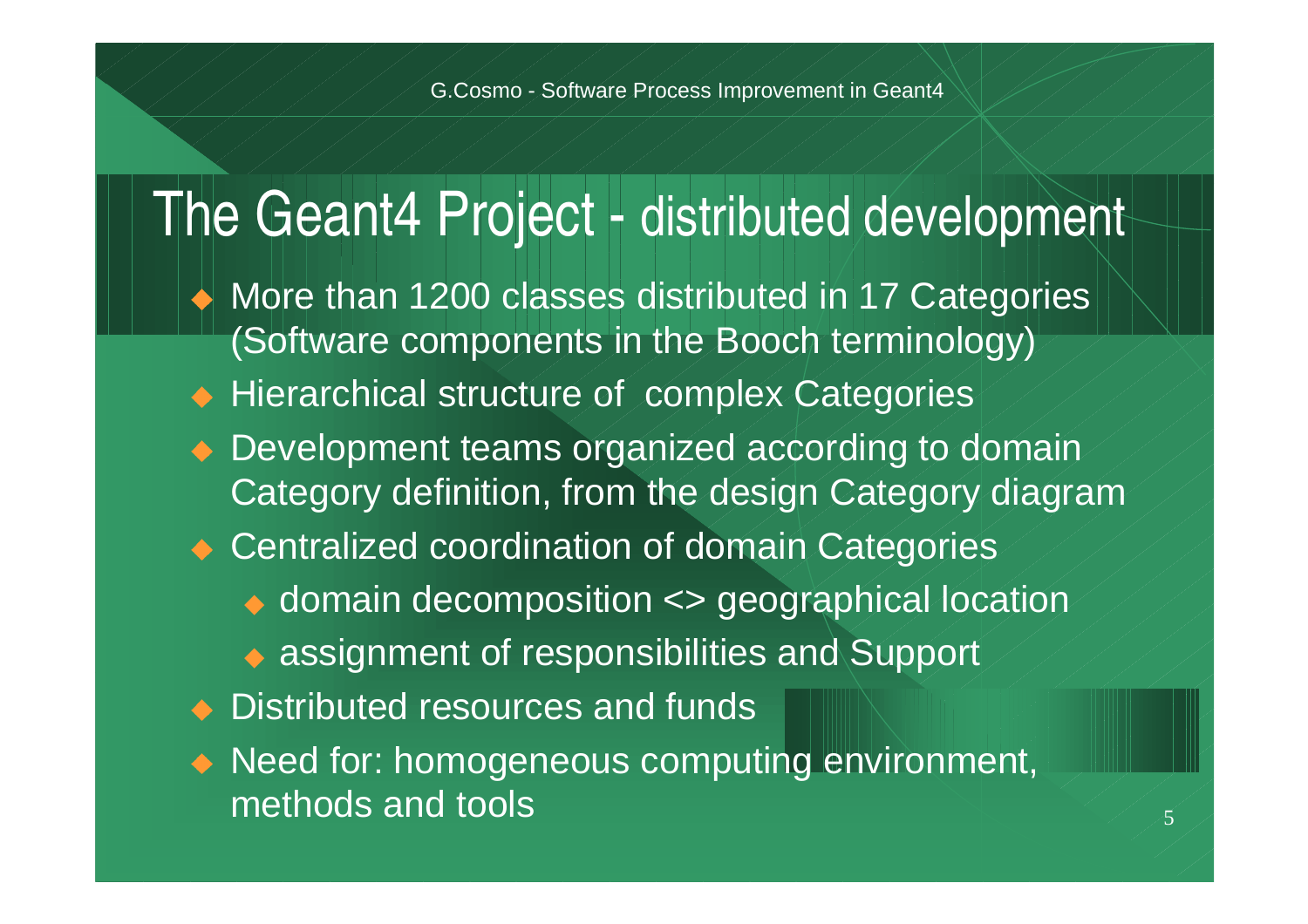## Software Processes

- u **Primary Life Cycle**
- **Supporting Life Cycle**
- ◆ Management Processes
- $\blacklozenge$ **Organizational Life Cycle**
- $\blacklozenge$ **User-supplier Processes**
- $\Leftrightarrow$  Development
	- ◆ System Requirements Analysis and Design
	- ◆ Software Design
	- ◆ Software Construction
	- ◆ Software Integration
- $\blacklozenge$ **Documentation**
- $\blacklozenge$ Configuration Management
- $\blacklozenge$ **Quality Assurance**
- $\blacklozenge$ **Testing**
- $\blacklozenge$ Verification & Validation
- $\leftrightarrow$  Joint Review
- ◆ Problem Resolution
- ◆ Project tasks Management
- $\blacklozenge$  Risk Management
- $\blacklozenge$ Improvement Process
- $\blacklozenge$ Process Establishment
- $\blacklozenge$ Human resource Management

6

- $\blacklozenge$ **Infrastructure**
- $\blacklozenge$ User Support, Distribution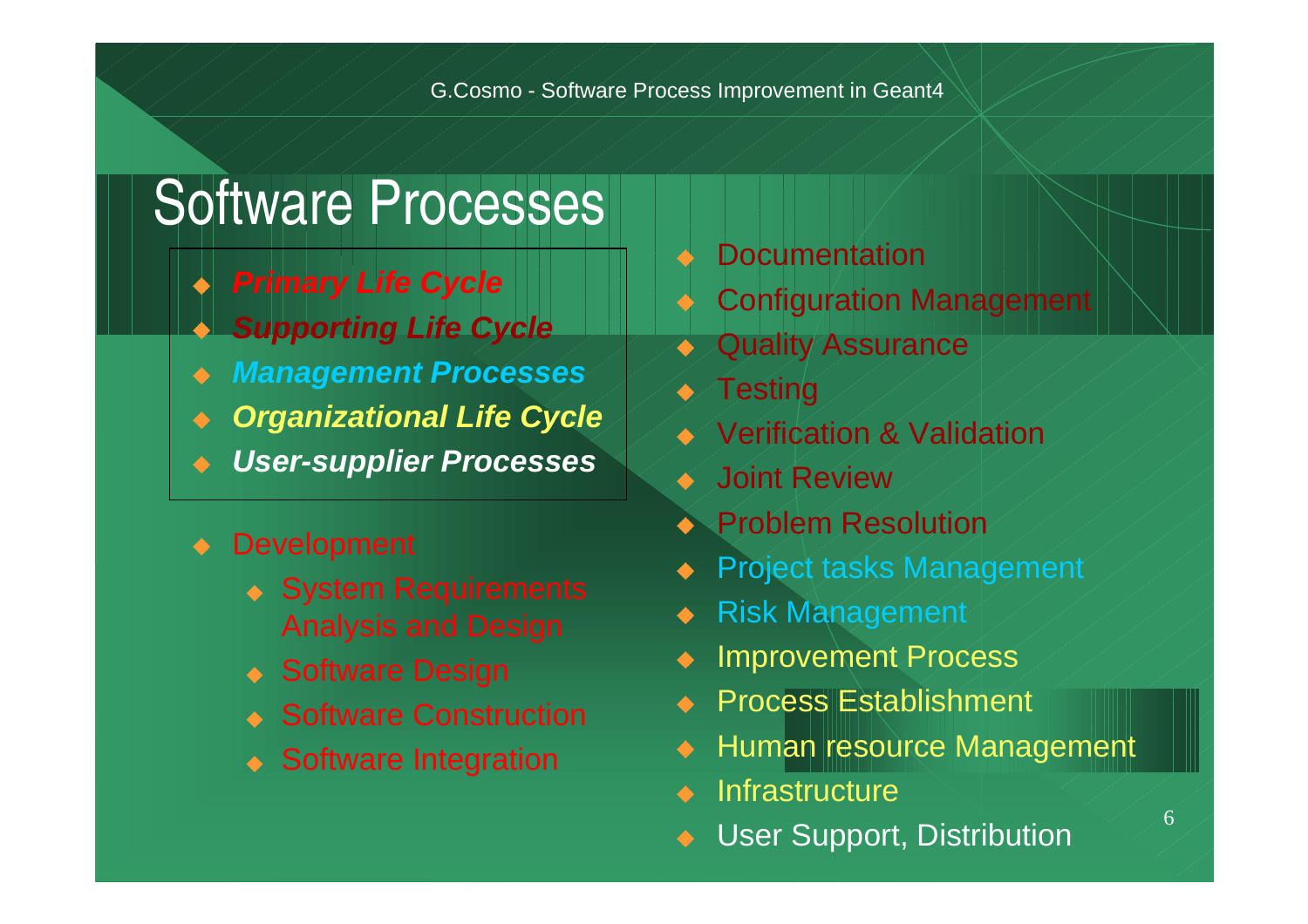## Software Processes - elements for Improvement

- ◆ Process establishment
	- ◆ Identify current roles and responsibilities
	- ◆ Assess currently performed Processes
	- ◆ Agree on a strategy for changing/tailoring Processes
- ◆ <u>Process improvement</u>
	- ◆ Identify purposes, goals and priorities
	- ◆ Define measures to quantify impact of improvement
- ◆ Process assessment
	- ◆ See next slide...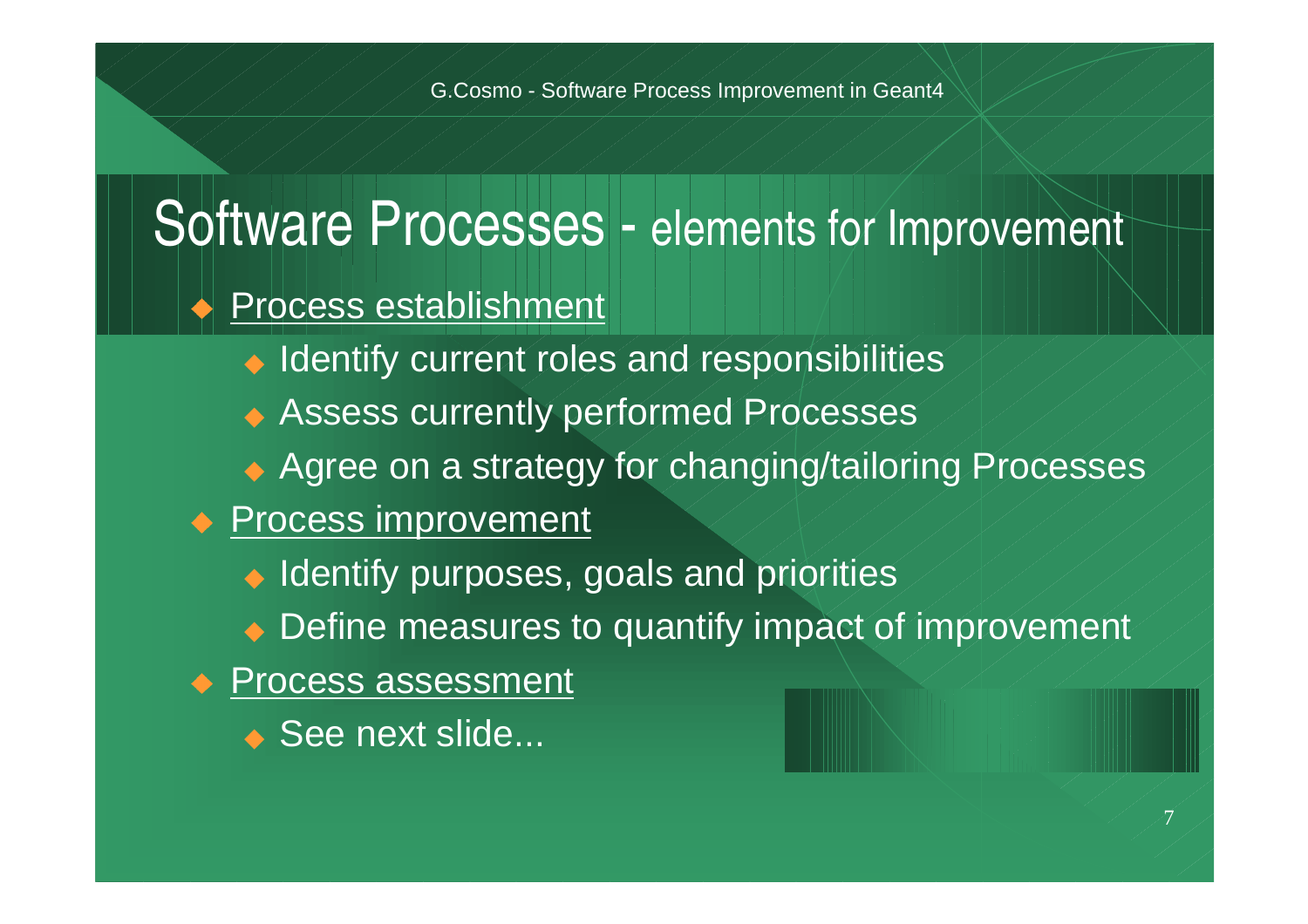## Software Processes - process assessment

- ◆ Define an assessment method
- $\bullet$  Identify the scope of the assessment
- $\bullet$  Plan the assessment for each individual component
- $\bullet$  Validate the retrieved information
- $\bullet$  Identify strong and weak areas
- $\triangle$  Archive and version the results
- $\bullet$  Identify priorities for improvement from the final assessment's ratings

#### SPICE ISO/IEC-15504-5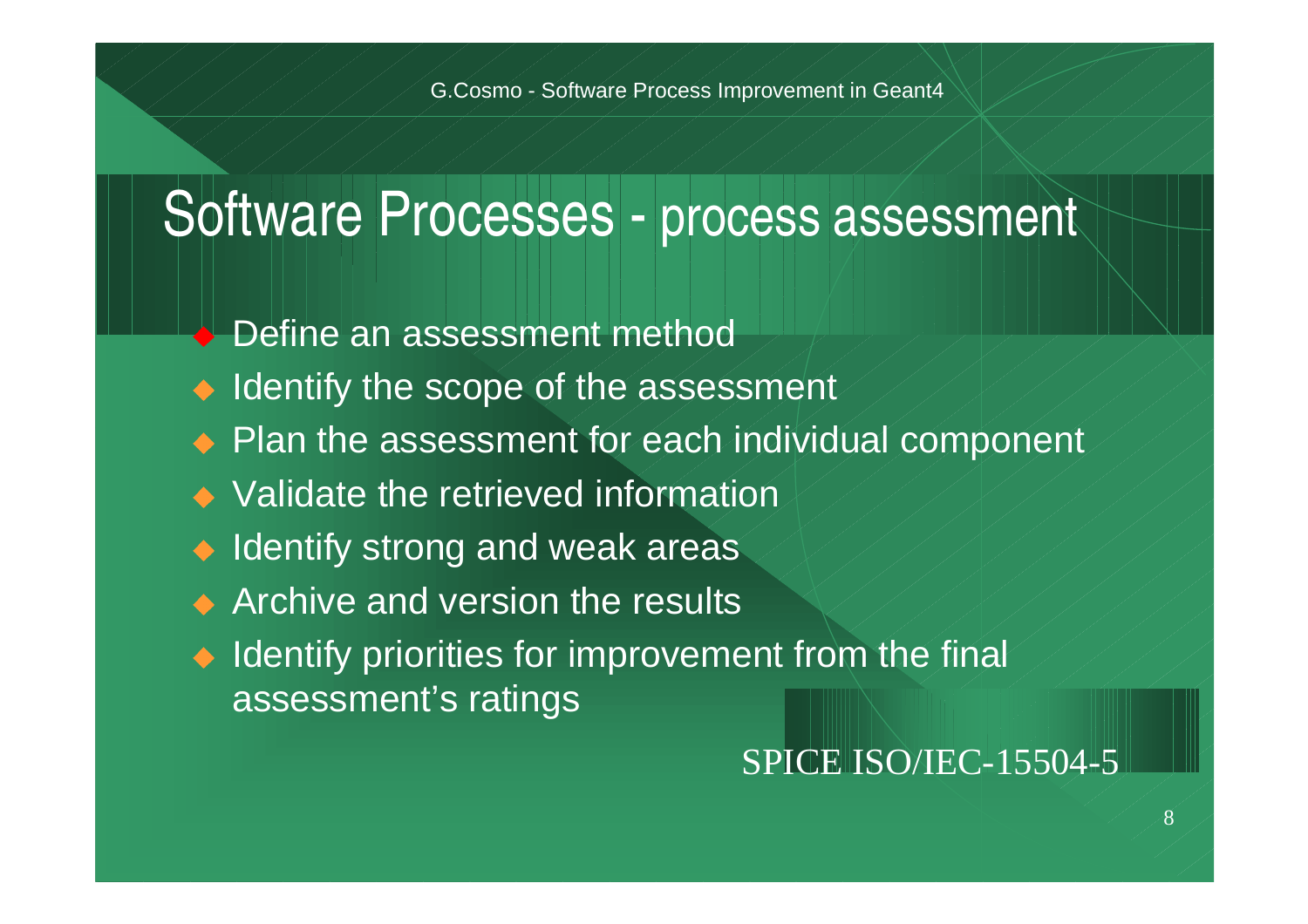## Improvement Strategy

- $\blacklozenge$ Adopt well defined process models to address Software Process issues: SPICE, CMM, …
- Do not focus only on technical issues !
- Software Development: a knowledge intensive industry
	- ◆ Quality of products embedded in the knowledge of the staff
	- ◆ Direct relation between:
		- ◆ Quality of products
		- $\blacklozenge$  Processes producing them
		- $\blacklozenge$  People performing processes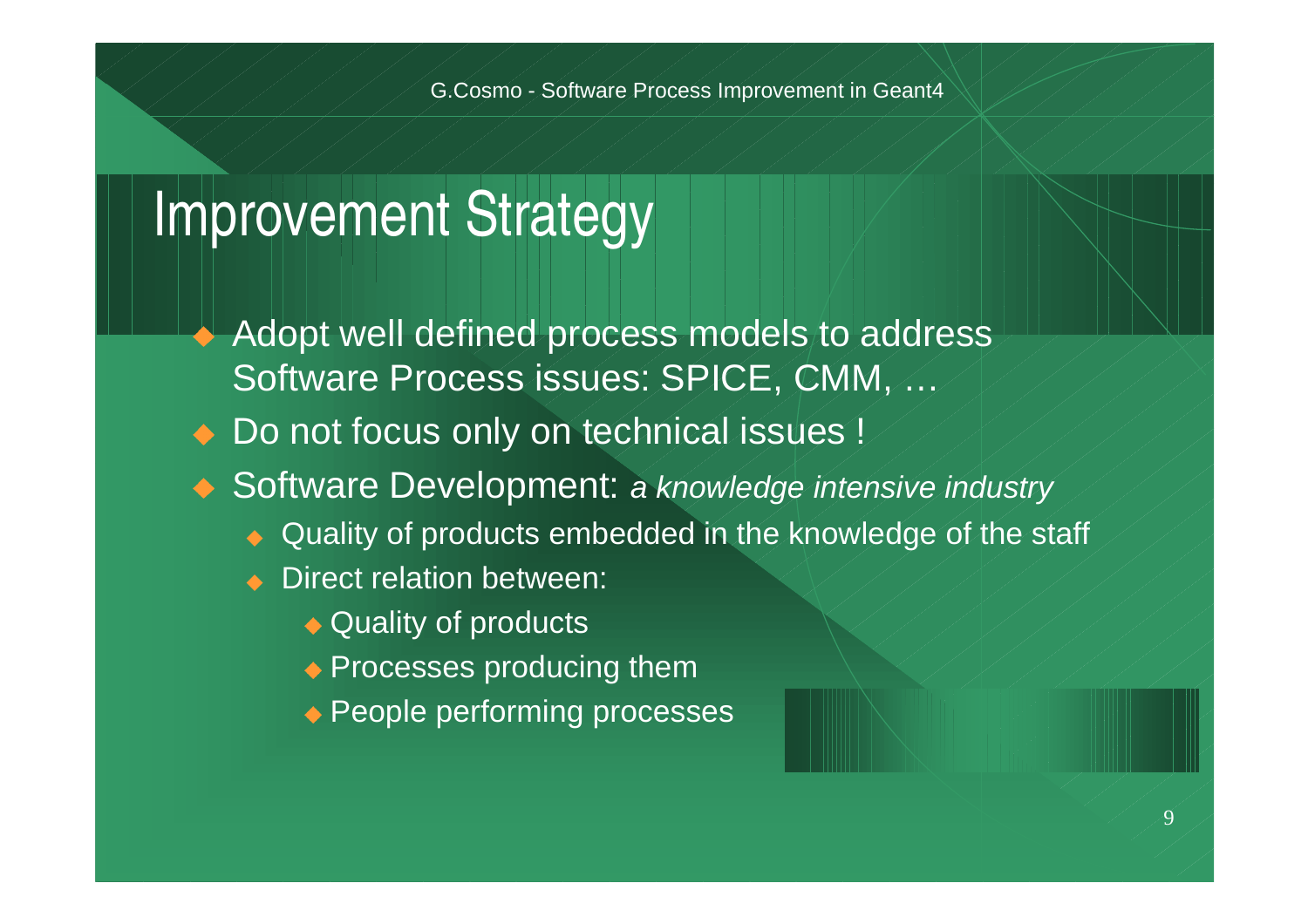## Improvement Strategy - goals

#### ◆ Process Effectiveness

◆ activities performed in the Process are adequate to producethe desired results (Process compliance, flexibility)

### ◆ Process Stability

◆ reduce performance variation, to allow a Process to behave in a predictable way (Process control, support, training)

#### **◆ Process Efficiency**

◆ optimize the amount of resources needed to achieve the required outcomes (Process improvement, automation)

### ◆ Process Capability

◆ produce predictable results in a predictable manner (Process maturity, organizational alignment)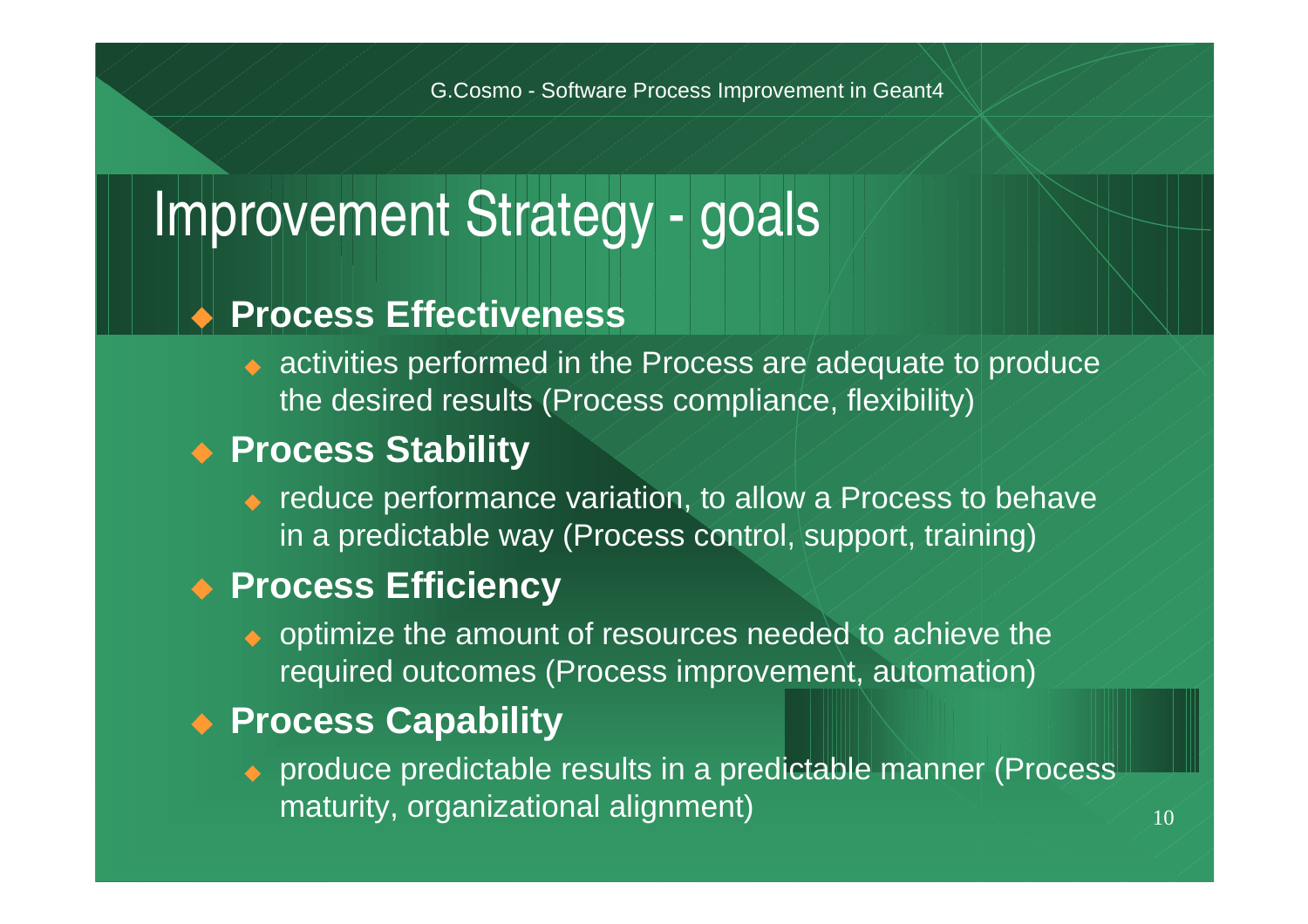## The SPICE ISO/IEC-15504-5 model

- ◆ Since 1993, SPICE (Software Process Improvement and Capability dEtermination) developed a standard framework for Software Process assessment withinISO (International Organization for Standardization)
- It proposes 6 levels of maturity (capability levels) from "Incomplete" to "Optimizing":
	- ◆ Each level characterizes the level of understanding and control that the Process is being carried out
	- ◆ It represents a set of co-working attributes providing a major enhancement of capability in the performance of a Process
	- ◆ Levels: Incomplete, Performed, Managed, Established, Predictable, Optimizing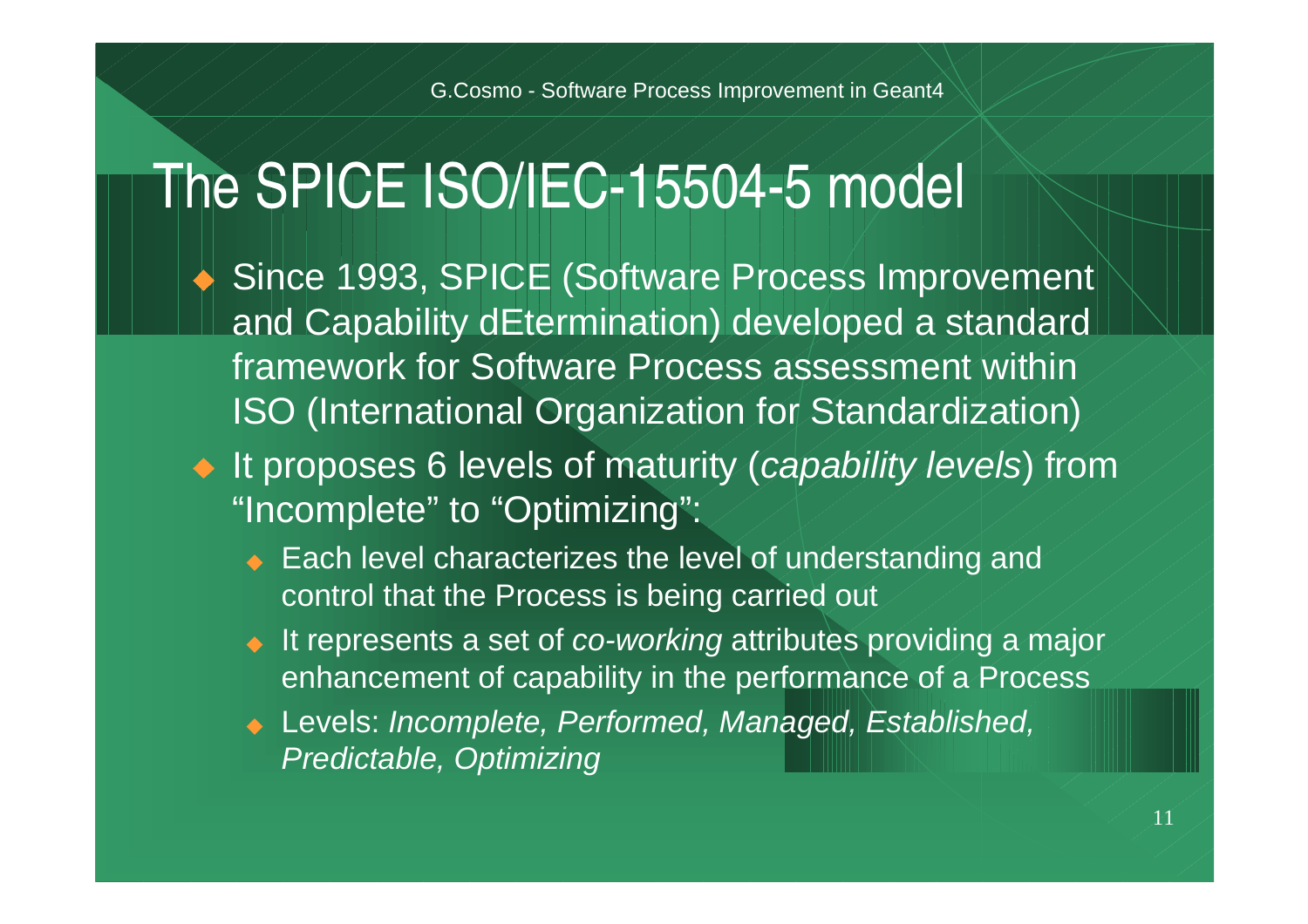## Organizational alignment

- Use de-facto standard certified channels for software Improvement
- ◆ Consult external projects and organizations to learn strengths and weaknesses of adopted solutions forsoftware development
- Allow adoption of key software technologies aligned with tools and products available in the organization
- ◆ Promote training and innovation in software technology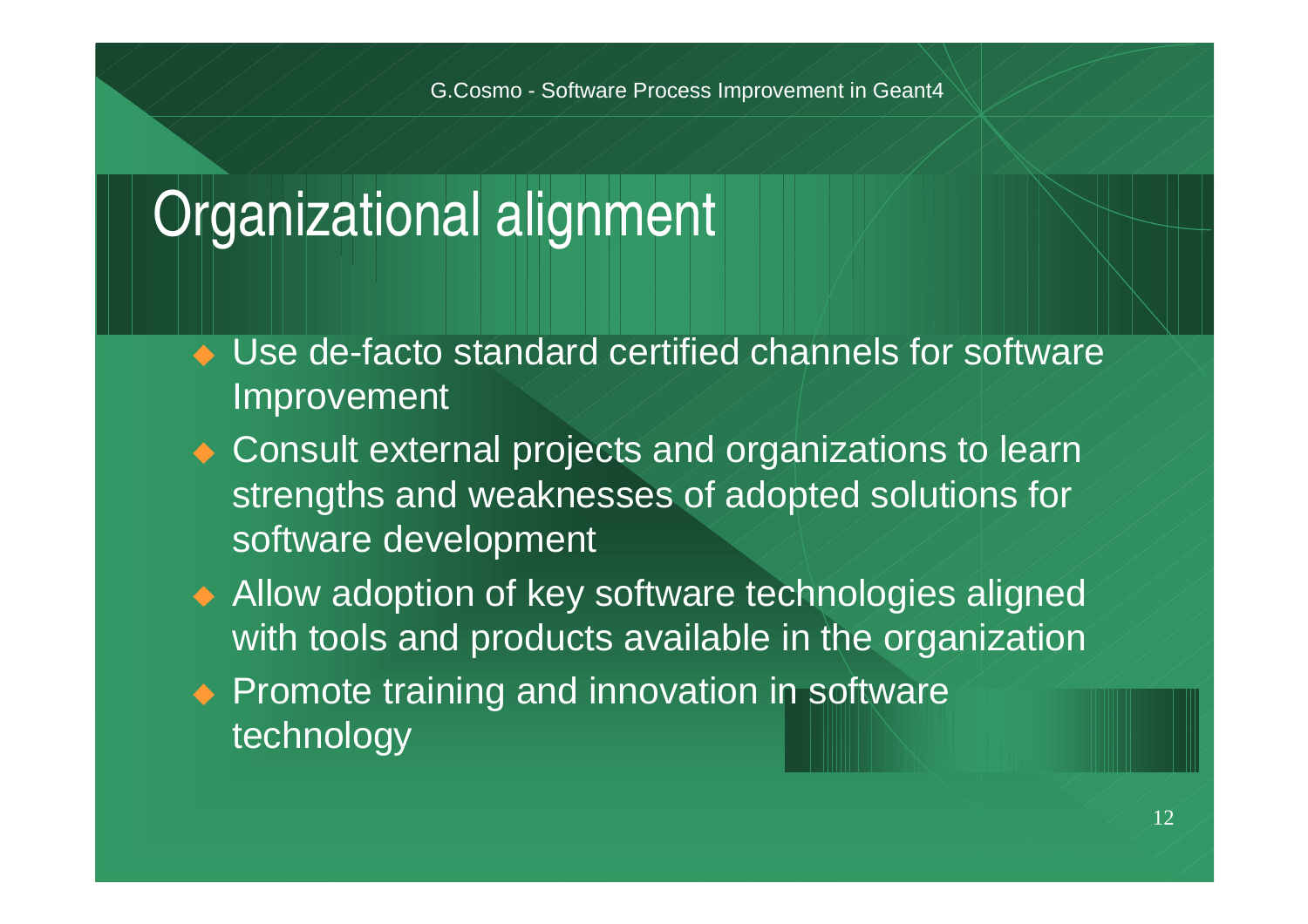## Applicability to Geant4

- $\blacklozenge$  Last Software Process assessment applied to the Geant4 project: October 1998 (SPICE model)
- Need to understand and determine applicable procedures to software development and maintenance in the "production"phase of the software product
- $\triangle$  Complexity factors
	- ◆ Different applicability levels for different Category domains
	- ◆Distributed development teams and resources
	- ◆Complex coordination and control for support activities
	- ◆Dynamic environment
	- ◆Limited manpower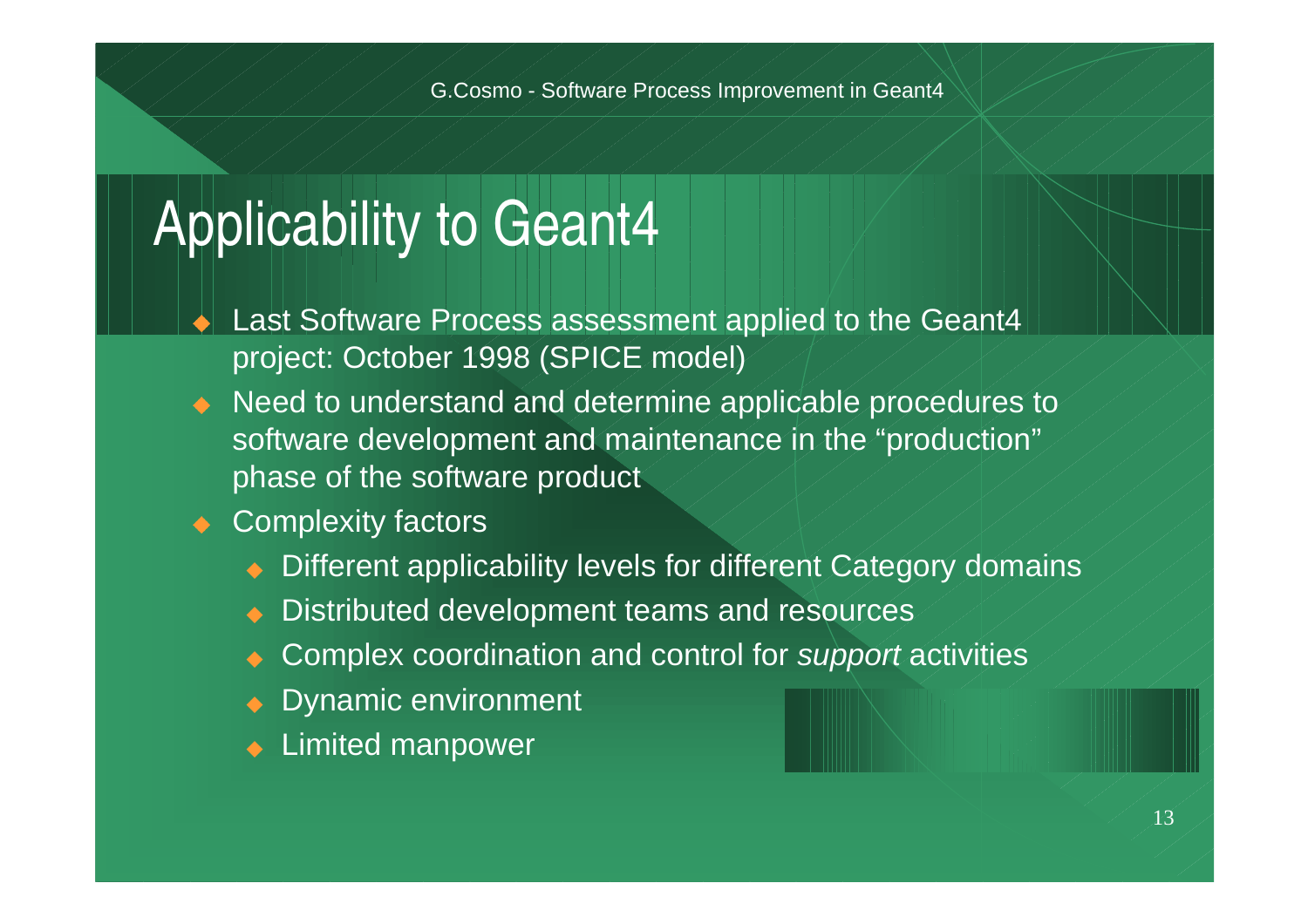## The Geant4 approach

- ◆ Consider Process Improvement as a gradual process
	- $\bullet$  Identify the key areas needing Improvement (level 3)
	- ◆ Avoid too much formality: weaknesses also identified through experience in the organization
	- ◆ Allow for a continuous Improvement, life-cycle driven
- ◆ (Chosen) Domains of applicability in Geant4:
	- ◆ Q/A & Optimization activity
		- applied to the software product in either global and component domain related context
	- ◆ Analysis & Design software cycle
		- ◆ identify the well established OOP procedure for development and maintenance
	- ◆ Testing

 $\bullet$  assure constant improvement and continuity to system testing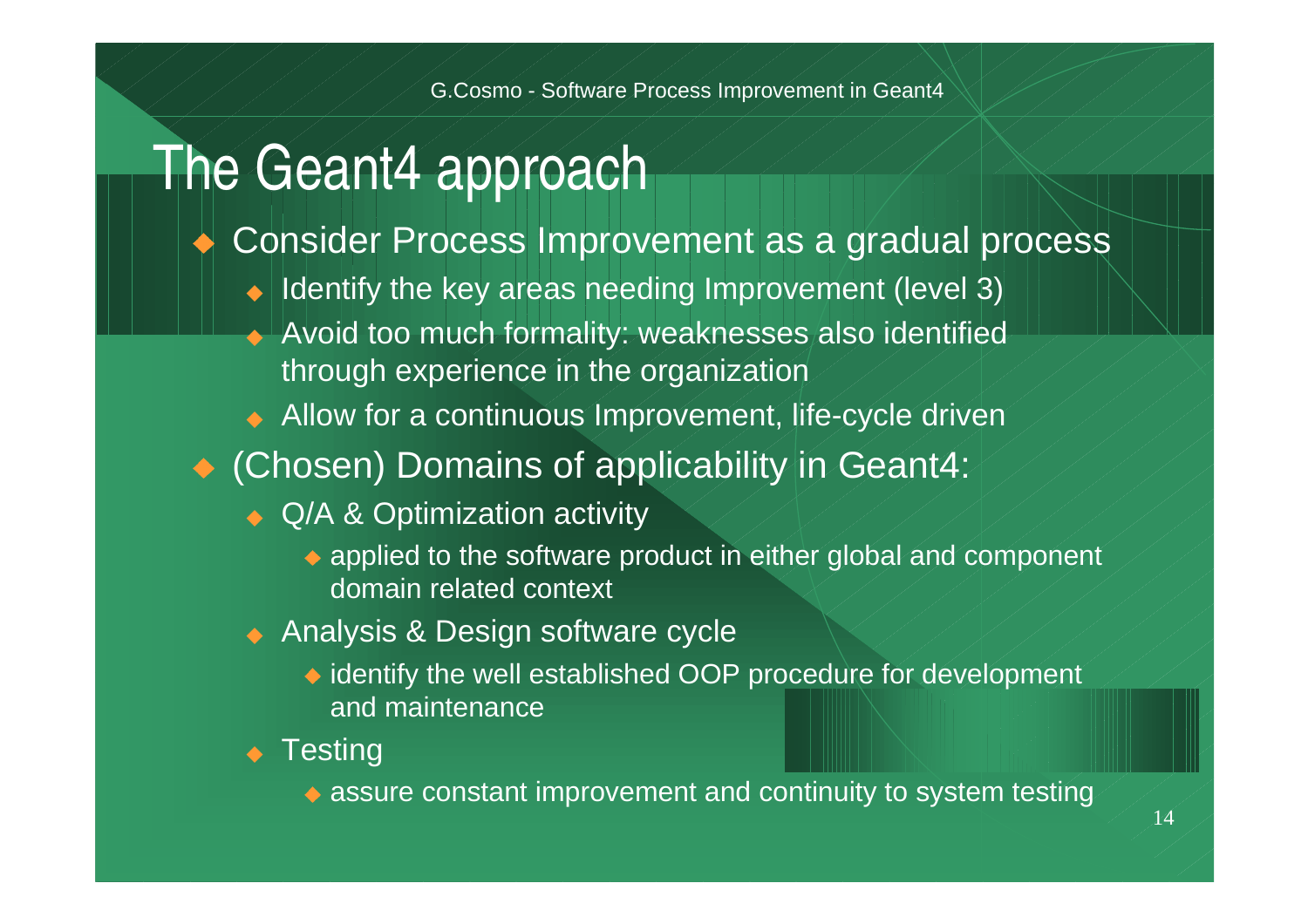## The Geant4 approach - Q/A & Optimization

- ◆ By adoption of specialized tools and scripts:
	- ◆ Monitoring of dynamic memory allocation applied to test-bed applications
	- ◆ Performance monitoring and profiling
	- ◆ Source code filtering for conventions and coding rules violations
	- ◆ Source code filtering for metrics analysis
	- ◆ Test coverage analysis on test-bed applications
- Deploy "global context" activity to a specialized team
	- ◆ not involved in development
	- $\bullet \,\,$  in coordination with the System Testing team
	- ◆ based on <u>*mutual trust*</u> with developers and Coordinators

 $\blacklozenge$  Improve automation: integrate with tools for testing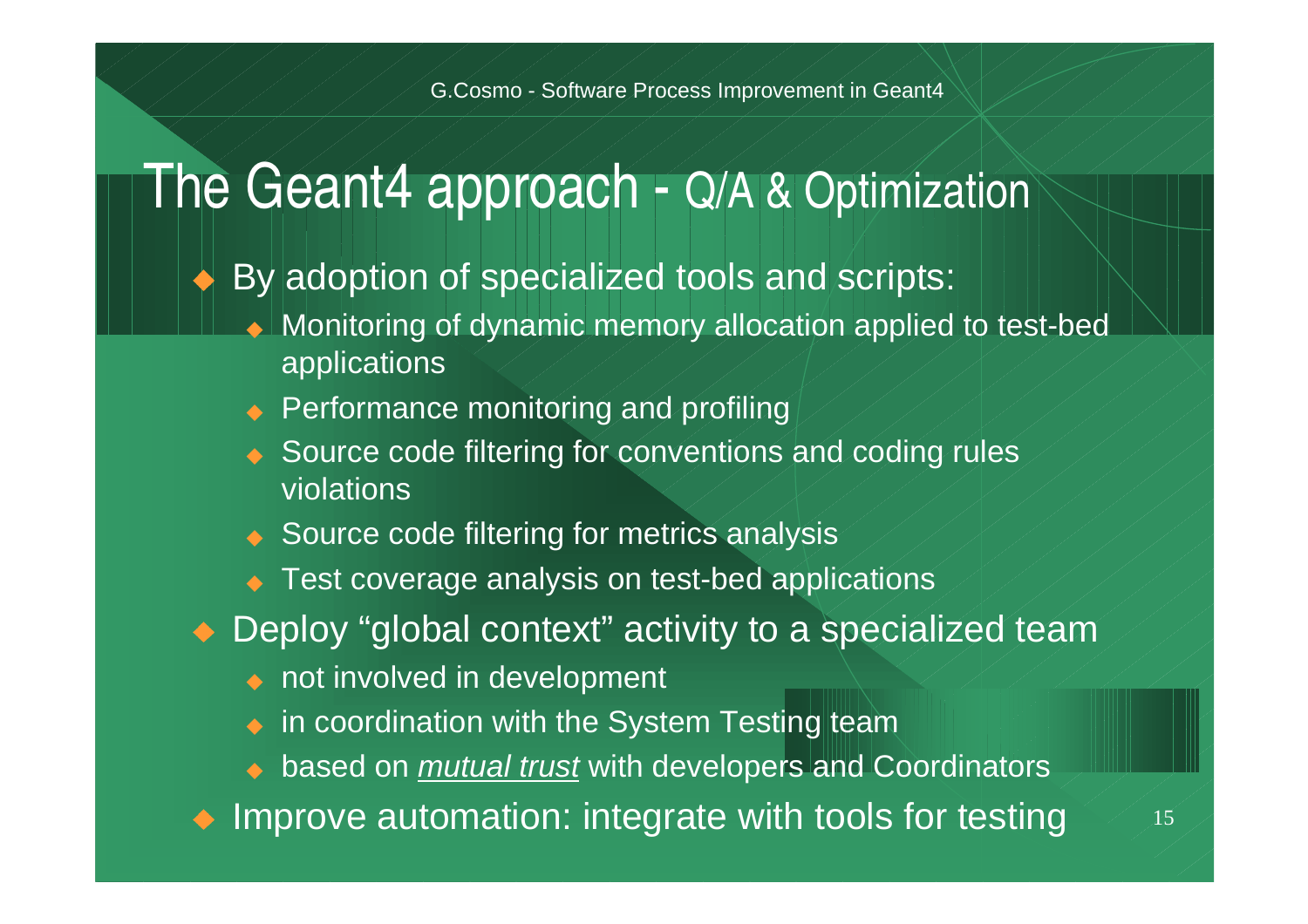## The Geant4 approach - Analysis & Design cycle

- Goal: guarantee that the code quality will not degrade with time. Assure a coherent development where coupling will not increase with thecomplexity of the software
- $\bullet$  Periodically review the global category diagram
	- ◆ check for violations/changes and additions
- ◆ Actions to be performed by Category Coordinators
	- ◆ periodically review URD, possibly starting from "use cases"
	- ◆ review/identify areas where A&D software cycle need to be applied
	- ◆ review consistency of code with design
	- ◆ supervise Category activity and organize training
- ◆ Collect architectural/detailed design and URD documents and define a clear procedure for maintenance and update

16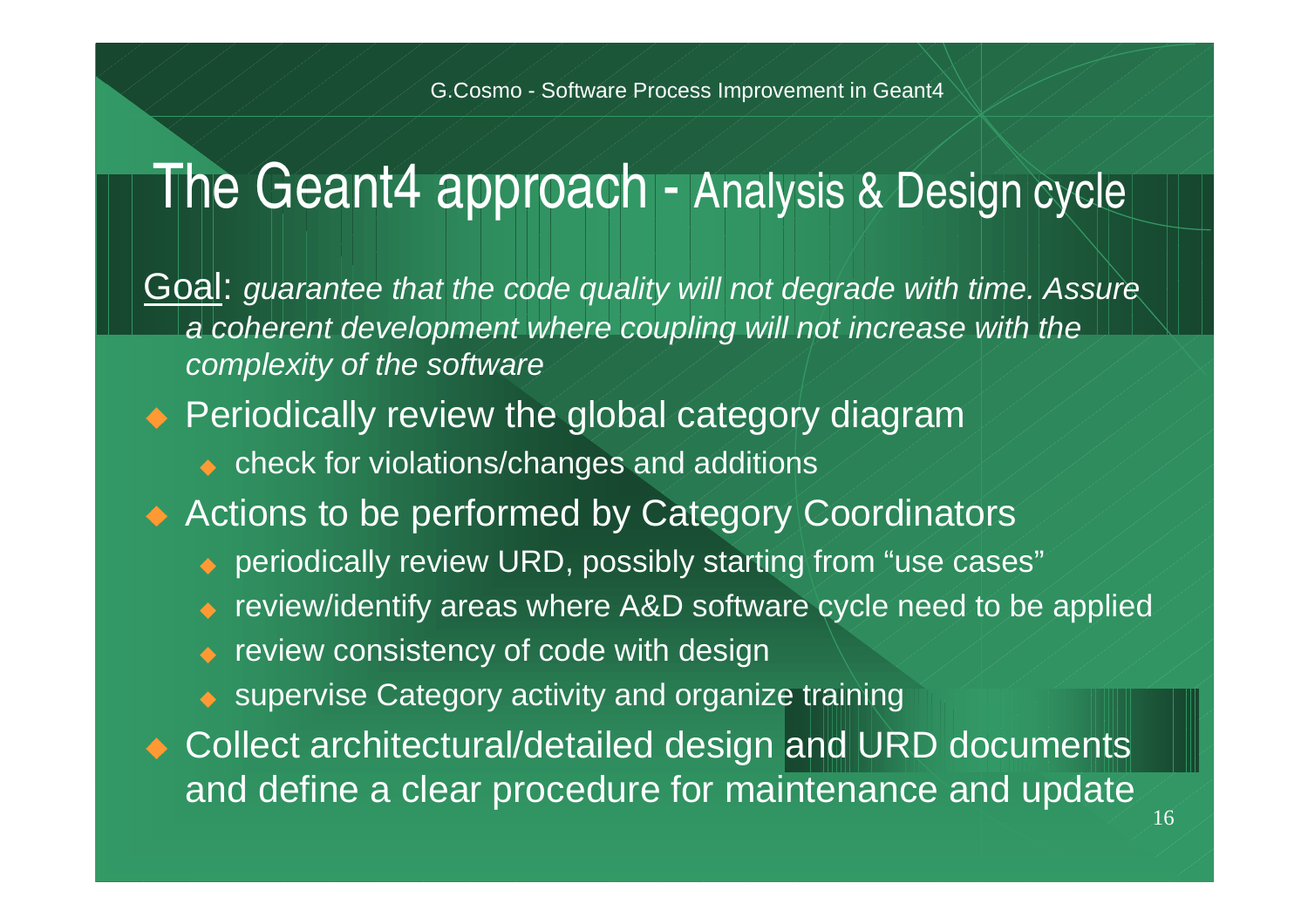## The Geant4 approach - System Testing

- $\bullet$  Improvement of system and validation tests
	- ◆ establish clear responsibility for maintenance and integration of tests in the normal development process
	- ◆ review and properly document tests; check correspondence with URD and use-cases
	- ◆ adopt/improve regression and statistical tests

#### ◆ Automation

- ◆ adoption of *Bonsai* to automate testing activity and CVS tags submission through Web
- $\bullet$  adoption of  $LXR$  for online browsing of code through Web
- adoption of **Tinderbox** to allow developers and testers to ◆monitor progress of system tests and allow distributed control
- ◆ integrate Q/A automation to provide developers a way toperform basic Q/A checks on code before submitting to test